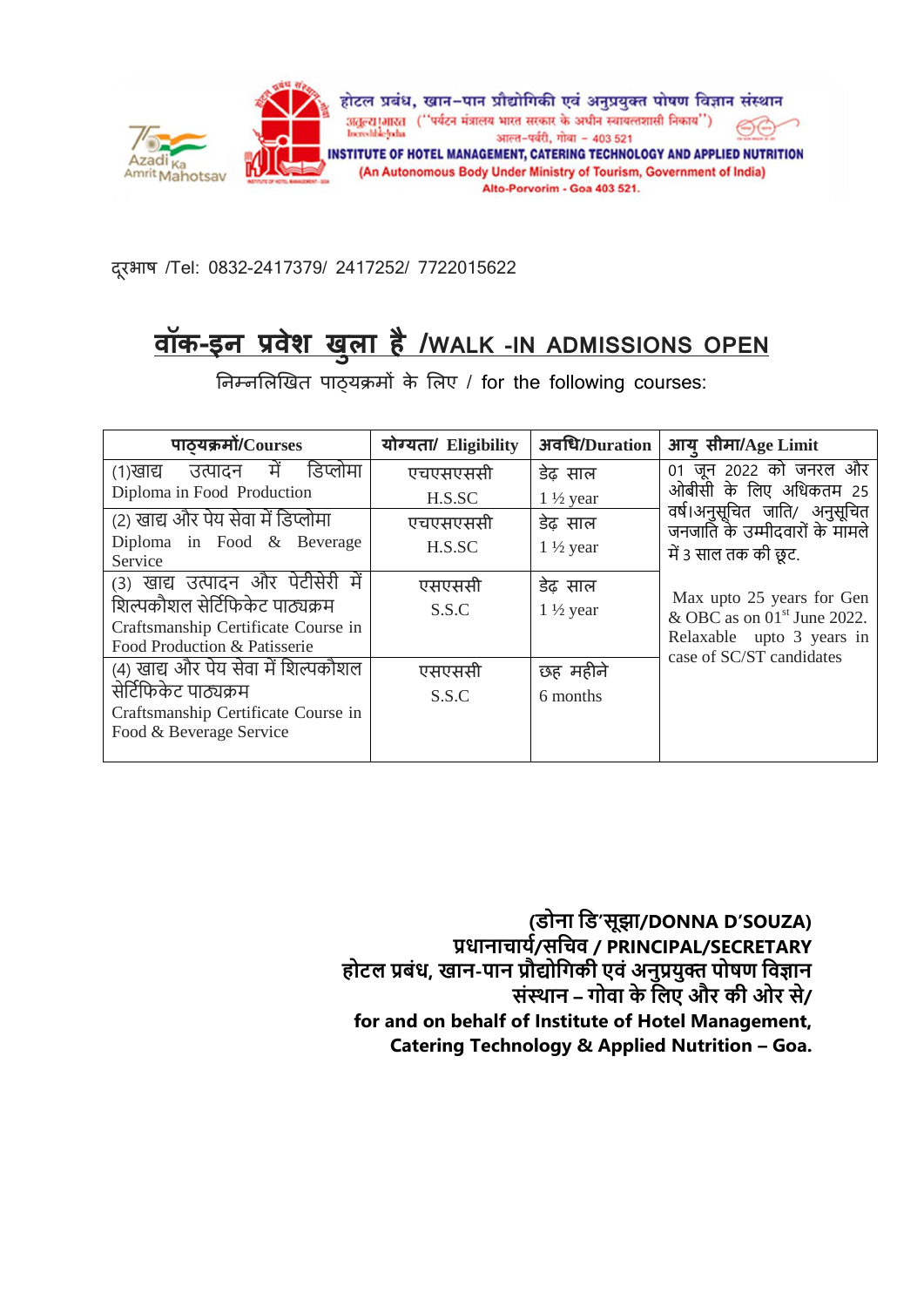## **होटल प्रबंध, खान-पान प्रौद्योडिकी एवं अनुप्रर्ुक्त पोषण डवज्ञान संस्थान, आल्त, पवयरी - िोवा - 403 521 INSTITUTE OF HOTEL MANAGEMENT CATERING TECHNOLOGY & APPLIED NUTRITION, ALTO – PORVORIM, BARDEZ – GOA**

# **CRAFT COURSES**

| Sr.<br>Nos.                                     | <b>Original Documents required</b>                                                                                                                                  | Photocopy of<br>the documents<br>is required |                                  |
|-------------------------------------------------|---------------------------------------------------------------------------------------------------------------------------------------------------------------------|----------------------------------------------|----------------------------------|
| <b>MANDATORY CERTIFICATES FOR CRAFT COURSES</b> |                                                                                                                                                                     |                                              |                                  |
| 1.                                              | 10th std Marksheet                                                                                                                                                  |                                              | $1 \text{ set–Self}$<br>attested |
| 2.                                              | 10th std Leaving Certificate or any course completed after 10th<br>(Recent leaving certificate.)                                                                    | $1 set - Self$<br>attested                   |                                  |
| 3.                                              | Birth Certificate issued (recently issued)                                                                                                                          | $1 set - Self$<br>attested                   |                                  |
| $\overline{4}$                                  | Medical Certificate to be filled by Medical Practitioner with<br>doctors seal in original (Copy attached)                                                           |                                              |                                  |
| 5                                               | Passport size photograph (1 no.)                                                                                                                                    |                                              |                                  |
|                                                 | For Candidates who have applied under Reserve category                                                                                                              |                                              |                                  |
| $\overline{5}$                                  | Other Backward Category                                                                                                                                             | OBC-NCL certificate<br>(Non- Creamy Layer)   | $1 set - self$<br>attested       |
| 6                                               | <b>Scheduled Caste Category</b>                                                                                                                                     | Schedule caste<br>certificate                | $1 set - self$<br>attested       |
| $\overline{7}$                                  | <b>Schedule Tribe Category</b>                                                                                                                                      | <b>Schedule Tribe</b><br>Certificate         | $1 set - self$<br>attested       |
| 8                                               | <b>EWS Category (Economically Weaker)</b><br>Section )                                                                                                              | EWS certificate (1<br>year validity)         | $1 set - self$<br>attested       |
|                                                 | <b>OTHER DOCUMENTS</b>                                                                                                                                              |                                              |                                  |
| 1.                                              | Students Bank passbook (in original)<br>Bank account details should be in the name of student. Incase<br>of minor a joint account with any one parent is permitted. |                                              | $1 set - self$<br>attested       |
| 2.                                              | Anti-Ragging declaration signed by student (copy attached)                                                                                                          | $\equiv$                                     |                                  |
| 3.                                              | Anti – Ragging declaration signed by parent (copy attached)                                                                                                         |                                              | $\bar{\phantom{a}}$              |

#### **Guidelines:**

- 1) Wear face mask & sanitize your hands before entering the Institute.
- 2) You need to maintain social distancing at all times.
- 3) Institute will not provide any photocopy; therefore you need carry original & photocopies of all your documents.
- 4) Only after verification of documents, selected candidates are required to make online payment within 3 days.